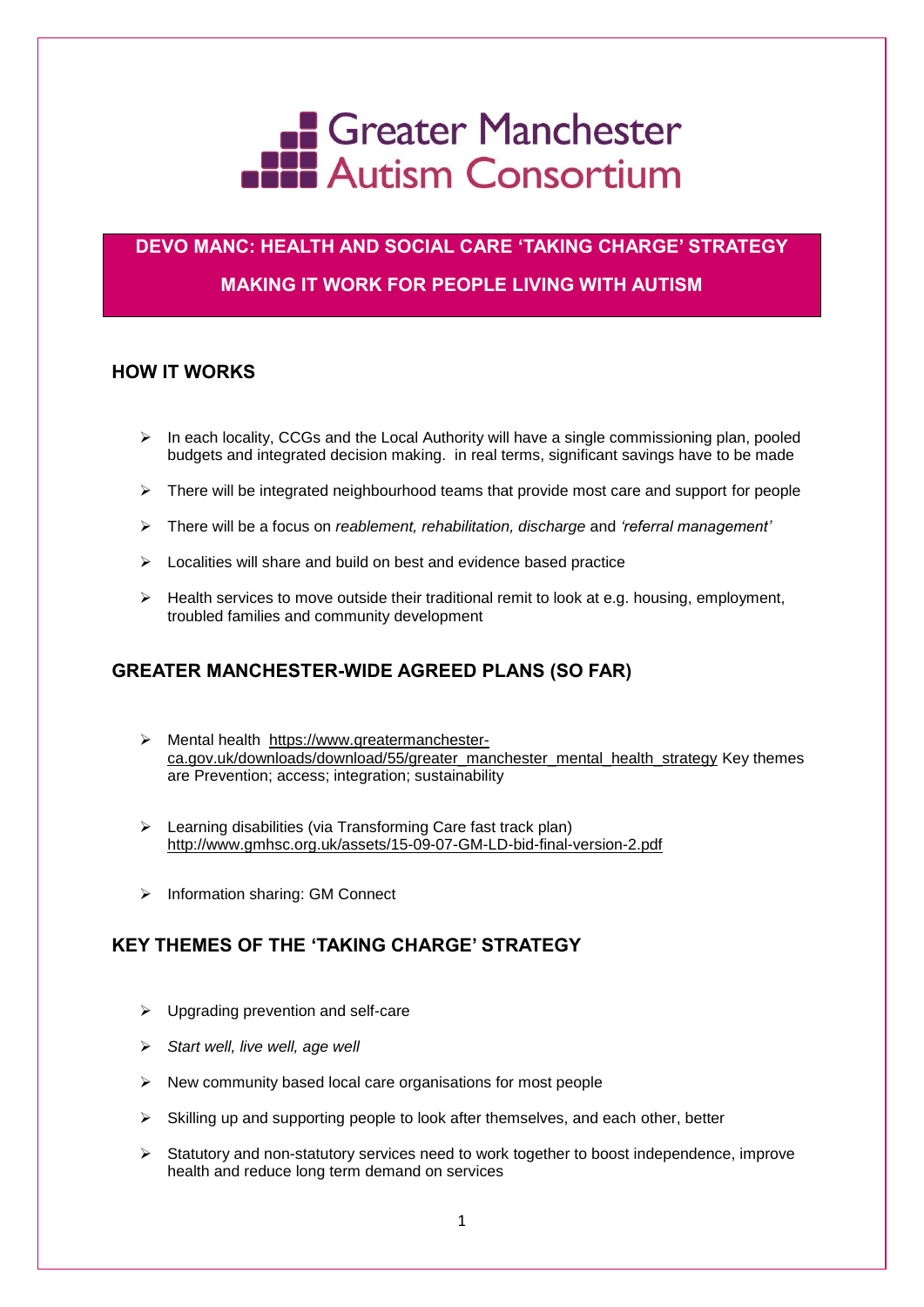## **'More people managing: helping ourselves and each other'**

- $\triangleright$  In order to achieve this, GM needs to
- $\triangleright$  Increase the range and profile of self-care support programmes and train our workforce to deliver them'

#### **'More people managing' and autism**

- $\triangleright$  Need investment in timely post diagnostic information and support for children, young people and adults regarding what the diagnosis means; support to identify and work with their individual strengths and weaknesses; access to evidence based therapies and strategies to recognise and manage common co morbid conditions such as anxiety and depression
- $\triangleright$  Skill up all community and voluntary services to better include and support people with autism
- $\triangleright$  Work with schools and colleges to ensure young people with autism are receiving a curriculum that prepares them for adult life and maximum independence

#### **'More people managing' – autism family carers**

- $\triangleright$  Timely post diagnostic information and support including information about the diagnosis; communication and behaviour strategies; recognising and managing anxiety and other mental health difficulties; how and when to access further support, information regarding rights
- $\triangleright$  Resilience building/staying well courses, groups and activities specifically for autism carers (uniquely high stress levels)
- $\triangleright$  Swift, creative and family centred responses to crisis to avoid family breakdown and residential placements OOA

## **'More people managing': workforce skills**

- $\triangleright$  'Work with Health Education England to upskill the workforce in self-management education, shared decision making, health coaching and patient activation'
- $\triangleright$  For autism:
- $\triangleright$  Training for all community service based staff in autism
- $\triangleright$  Ensuring all health and wellbeing activities, therapies, training and groups can be modified for people with autism
- $\triangleright$  Provide information and support in flexible ways one to one if necessary; use IT and online meeting and learning places
- $\triangleright$  Be explicit and literal about the reasons and motivation for applying health and lifestyle changes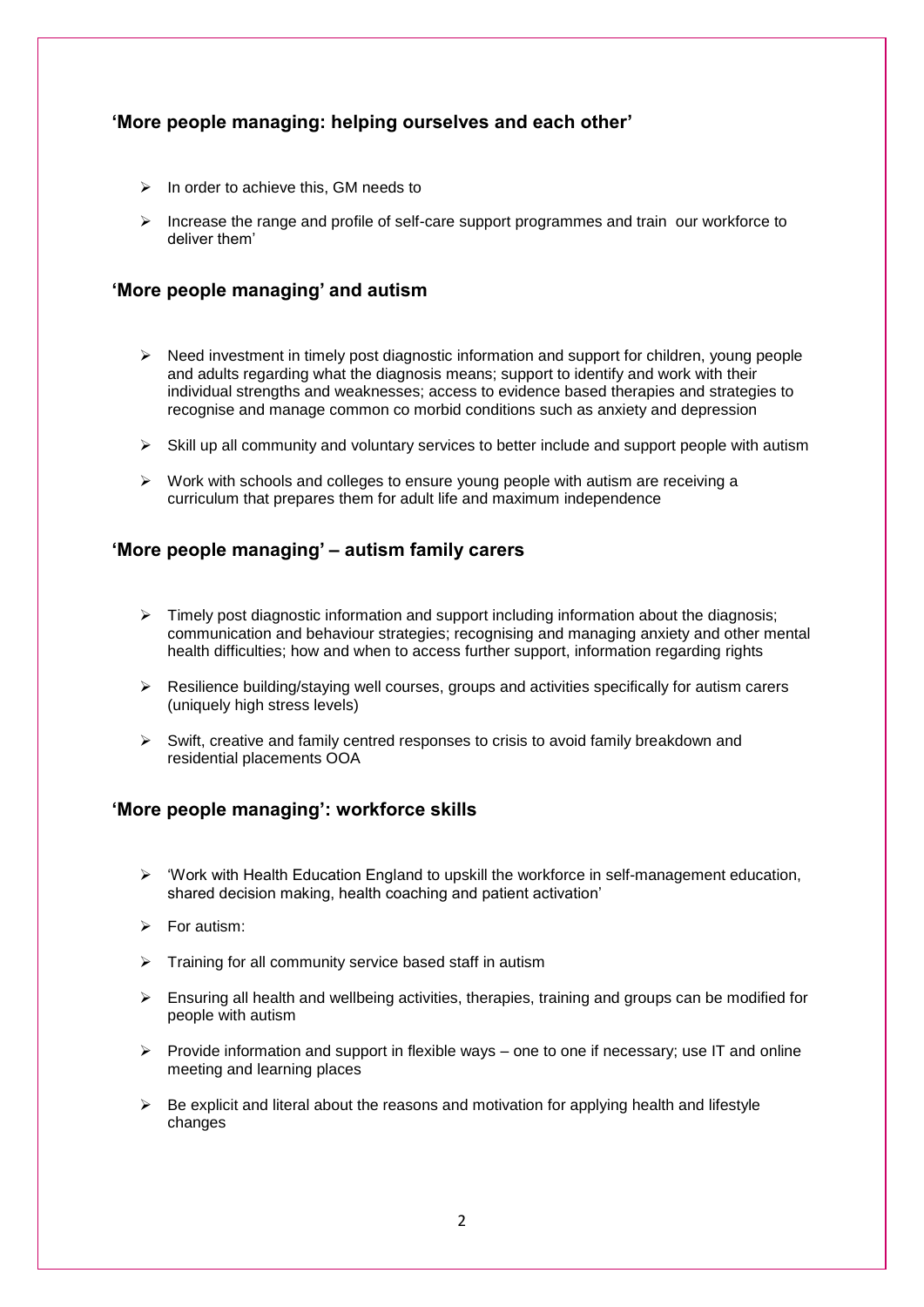## **'Increasing early intervention at scale' (health)**

- $\triangleright$  Via 'proactively reaching out to people registered on a GP list who don't attend GP practices'
- $\triangleright$  For people with autism: increase remit of LD health checks to include all with an autism diagnosis; autism awareness and reasonable adjustments training for all staff in GP and community health settings ( including receptionists); explicitly teach young people with autism about how and when to access medical support
- $\triangleright$  For family carers: red flag scheme for carers notes to raise awareness of likely high stress levels, and their responsibility for a vulnerable person should they need in patient treatment

#### **Increasing early intervention at scale (2)**

- $\triangleright$  'focus on a good level of development rate for under 5s, particularly in underperforming areas'
- $\triangleright$  'early identification of risks and developmental delay (including antenatal support)'
- 'better childcare'

## **For autism:**

- $\triangleright$  Diagnosis to be followed by intervention as recommended by NICE
- $\triangleright$  Higher levels of monitoring and support for families with a child with autism
- $\triangleright$  Wholescale training investment needed re red flags and basic strategies

## '**Starting well'- addressing the health and social inequalities of the 0 – 5 population and their families**

- $\triangleright$  Via training for more parents to work
- $\triangleright$  Via health visiting, children's centres, early education providers
- $\triangleright$  Via integrated commissioning to support at risk families
- $\triangleright$  Via effective use of the early years pupil premium
- $\triangleright$  GM is also a trailblazer for reformed children's services delivery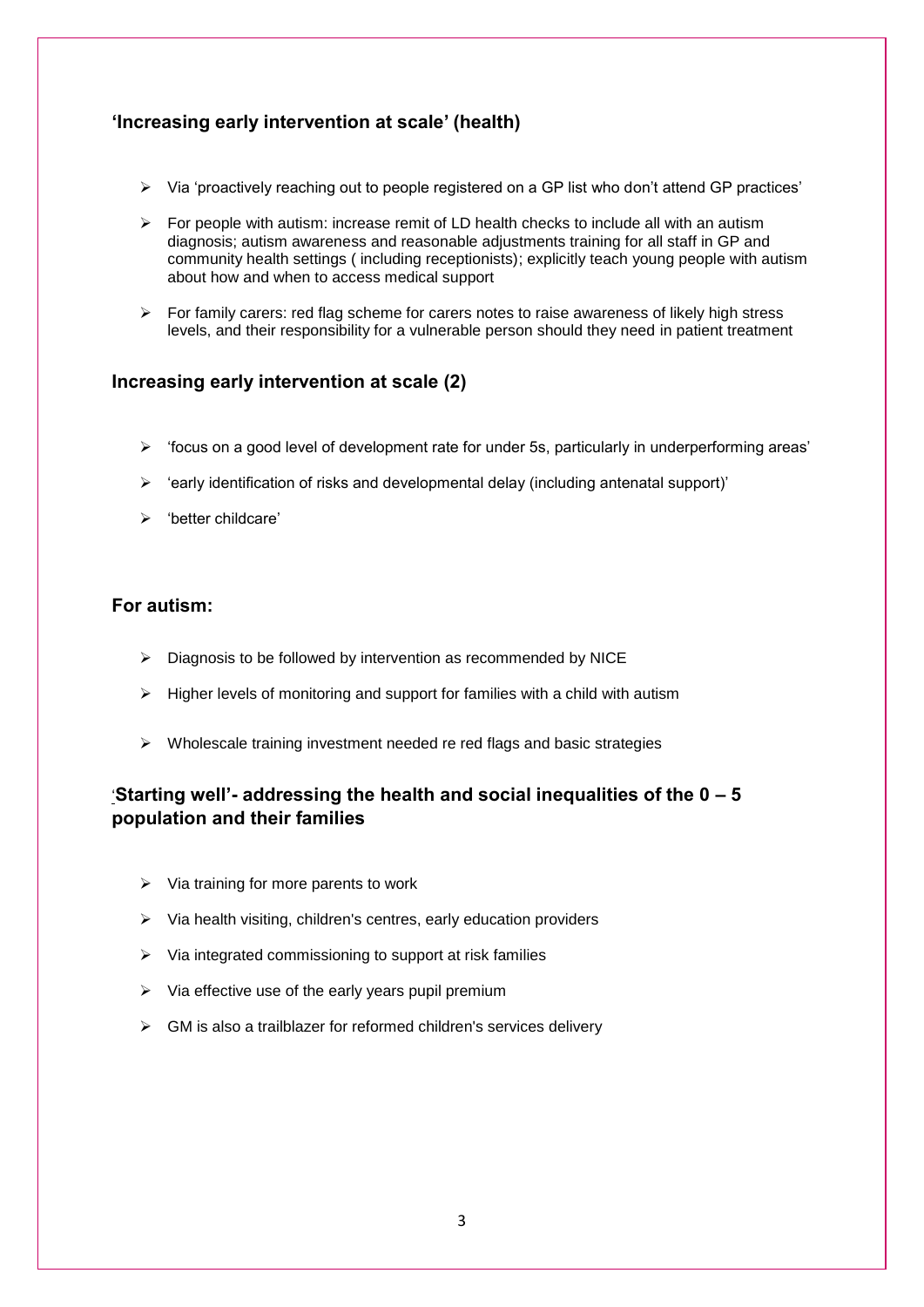## **'Starting well'- addressing the health and social inequalities of the 0 – 5 population and their families and autism**

- $\triangleright$  For parent carers to work, suitable and flexible childcare for children and young people with autism needs to be available and affordable
- Invest in supporting families with a child with autism in the early years (early diagnosis correlated with higher level needs)
- $\triangleright$  Training for all early years staff in autism and necessary adjustments
- $\triangleright$  Resilience building and health and wellbeing support for autism family carers

#### **'Living well – good work, good health'**

- $\triangleright$  Mental health problems are a major reason for people being out of work. Need a more flexible approach to work, and for employers to take more responsibility for employee wellbeing
- $\triangleright$  Long term unemployment is not good for mental health or other wellbeing related outcomes
- $\triangleright$  More support needed for people with drug and alcohol problems, and preventative approach for those at risk of developing dependency
- $\triangleright$  Need to invest in promoting physical exercise, particularly for groups not accessing current facilities

## **'Living well – good work, good health' and autism**

- $\triangleright$  Need more employment support for those with autism who could eventually work with minimal support. More autism specific and aware schemes needed
- $\triangleright$  Need to support family carers to work via suitable childcare, school transport, specialist financial advice, skills training etc
- $\triangleright$  Employers need training in autism, reasonable adjustments and how to promote wellbeing
- $\triangleright$  Need greater and easier access to modified psychological therapies
- $\triangleright$  Early, autism knowledgeable and autism friendly support for family carers, adults and young people with alcohol or drug problems
- $\triangleright$  Work with community and leisure services to ensure the needs of people with autism are included in health and exercise initiatives

#### **Ageing well**

- Significant focus on dementia
- $\triangleright$  This includes a commitment to reducing social isolation and loneliness. Such schemes may well be appropriate/transferrable for people with autism and their family carers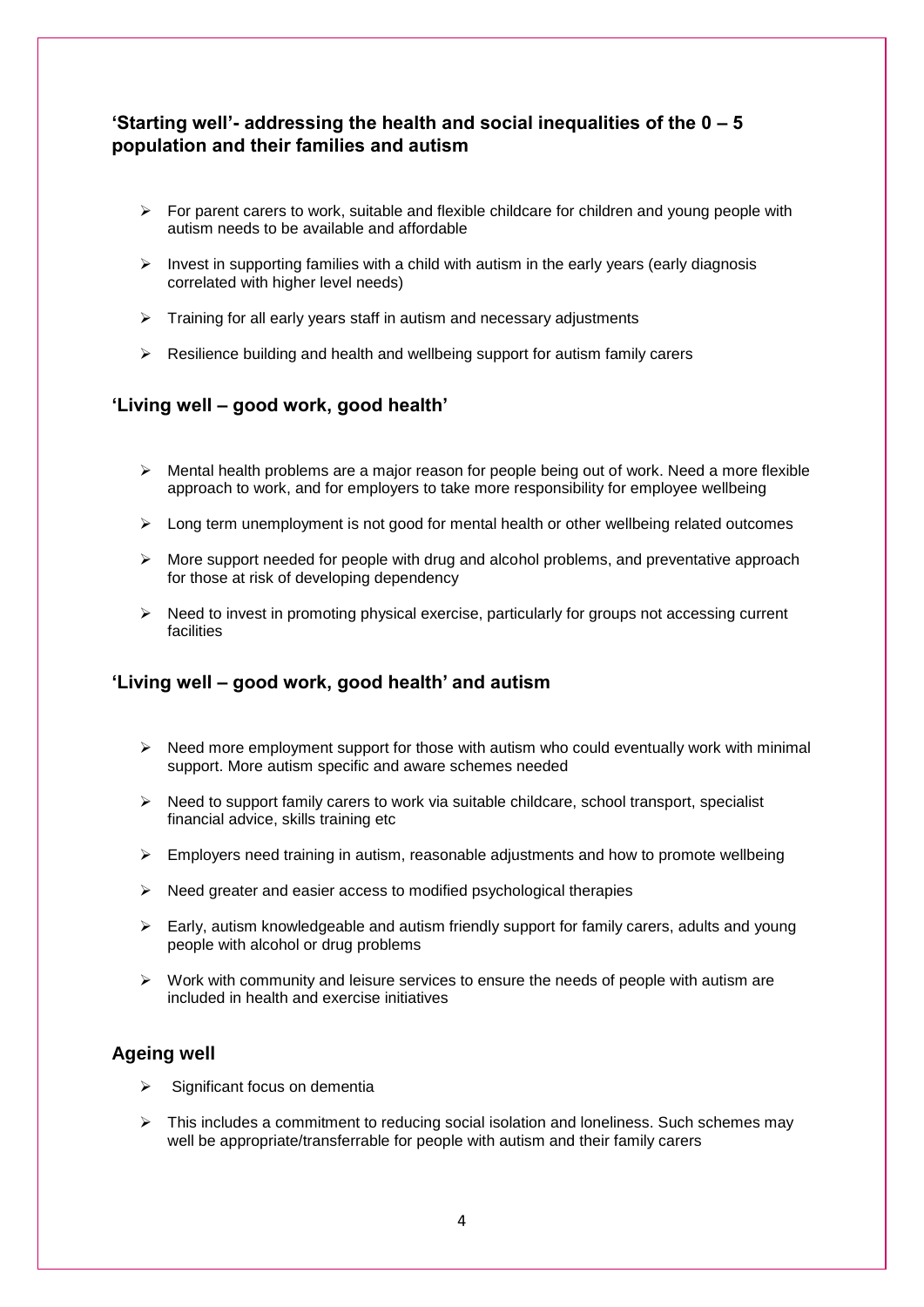# **GMAC AND MEETING THE REQUIREMENTS OF THE TAKING CHARGE STRATEGY FOR PEOPLE LIVING WITH AUTISM**

- $\triangleright$  We already work cross GM and have receive shared governance and funding. This makes it easier for us to work collaboratively and to share effective and innovative practice
- $\triangleright$  We have a cross GM autism and transition group that is collecting and co-producing autism friendly resources that promote independence and inclusion in preparing for adulthood
- $\triangleright$  Along with the NAS, we have done a lot of work about effectively supporting people with autism into work, and the benefits they bring to organisations and employers
- $\triangleright$  We are committed to co producing and co delivering training and related materials with people with autism and family carers, and to paying them for such contributions
- $\triangleright$  We run workshops for family carers about the autism diagnosis, managing anger and sensory issues
- $\triangleright$  We advise and sometime work alongside or offer autism awareness training to other agencies who seek guidance around meeting the needs of people with autism (e.g housing organisations; drug and alcohol services; health visitors and midwives)

#### **GMAC and meeting the requirements of the Taking Charge Strategy for people living with autism (2)**

In the next year we would like to build on this by:

- $\triangleright$  Providing more information for individuals and carers online through our website
- $\triangleright$  By offering training for carers in managing stress, self-efficacy and resilience building
- $\triangleright$  Co-producing and delivering autism training for (i) advocacy groups and (ii) early years professionals

## **TRANSFORMING CARE FAST TRACK INITIATIVE AND GM STRATEGY FOR LD**

Transforming Care is an NHS England led initiative following the Winterbourne View scandal and consequent reports into the provision of care for those with learning disabilities and autism, challenging behaviour and/or complex needs.

Greater Manchester and parts of Lancashire were successful in bidding for extra funding to be a fast track area, promising to get people out of secure and out of area placements wherever possible, and into less restrictive and more community based settings.

The Transforming Care agenda also seeks to invest in ensuring that, in future, more people will be able to stay in their localities and their communities, and live with or alongside their families and peers.

GMAC are part of the early intervention and prevention workstream, advising about needs of people with autism and family carers. We have also attended the Confirm and Challenge group and we want to support people with autism and their families to be involved in this work and related consultations. We hope to be able to assist with the criminal justice and offending related workstream.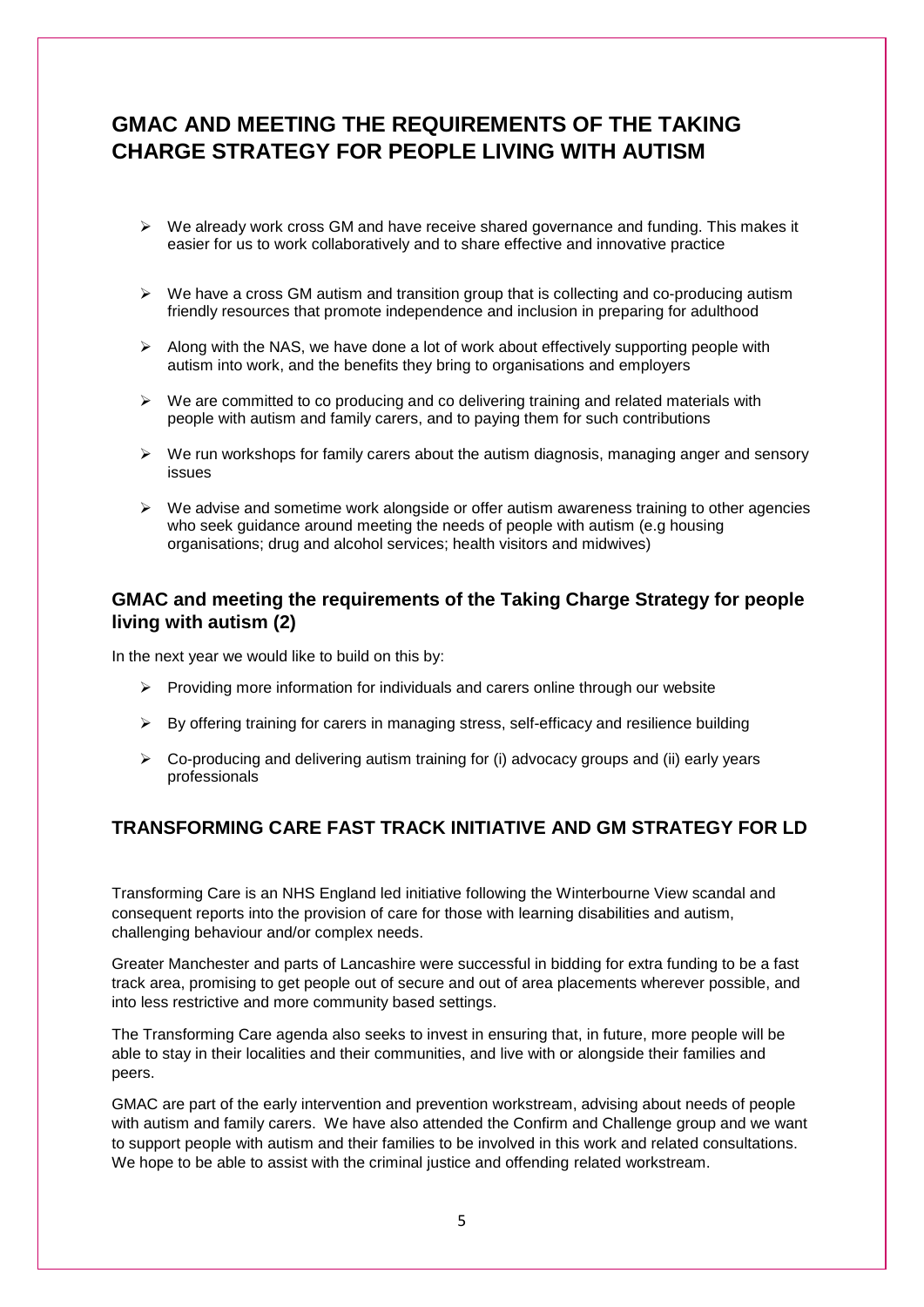## **Underlying principles for LD - GM**

- $\triangleright$  Everyone supported in the community where possible
- $\triangleright$  For those with severe and complex needs to be included in neighbourhoods, work environments and community settings
- $\triangleright$  For those with severe and complex needs to be supported in homes and natural settings communal living arrangements to be in line with age appropriate styles
- $\triangleright$  To be supported to develop relationships
- $\triangleright$  To have daily activity that constitutes a meaningful life
- $\triangleright$  To be supported to develop community living skills
- $\triangleright$  Families and service users to be involved in all aspects of service design, delivery and monitoring

#### **GM approach to LD services – desired outcomes**

The benefits of the new GM approach will mirror the draft national service model (July 2015):

- 1. My care is planned, proactive and co-ordinated
- 2. I have choice and control over how my health and care needs are met
- 3. I live in the community with support from and for my family and paid carers
- 4. I have choice about where I live and who I live with
- 5. I have a fulfilling and purposeful everyday life
- 6. I get good care from mainstream NHS services
- 7. I can access specialist health and social care support in the community
- 8. I am supported to stay out of trouble
- 9. If I need assessment and treatment in hospital setting because my health needs can't be met in the community, it is high quality and I don't stay there longer than I need to
- 10. In addition to this GM has agreed to inclusion of a tenth outcome: "I feel and am safe, and I am supported to manage my risk

#### **Fast track LD transformation and autism**

 $\triangleright$  Early identification, intervention and support for those who 'red flag' re extreme challenging behaviour; complex mental health issues alongside autism diagnosis, and families vulnerable to breakdown and inability to accommodate the child or young person long term